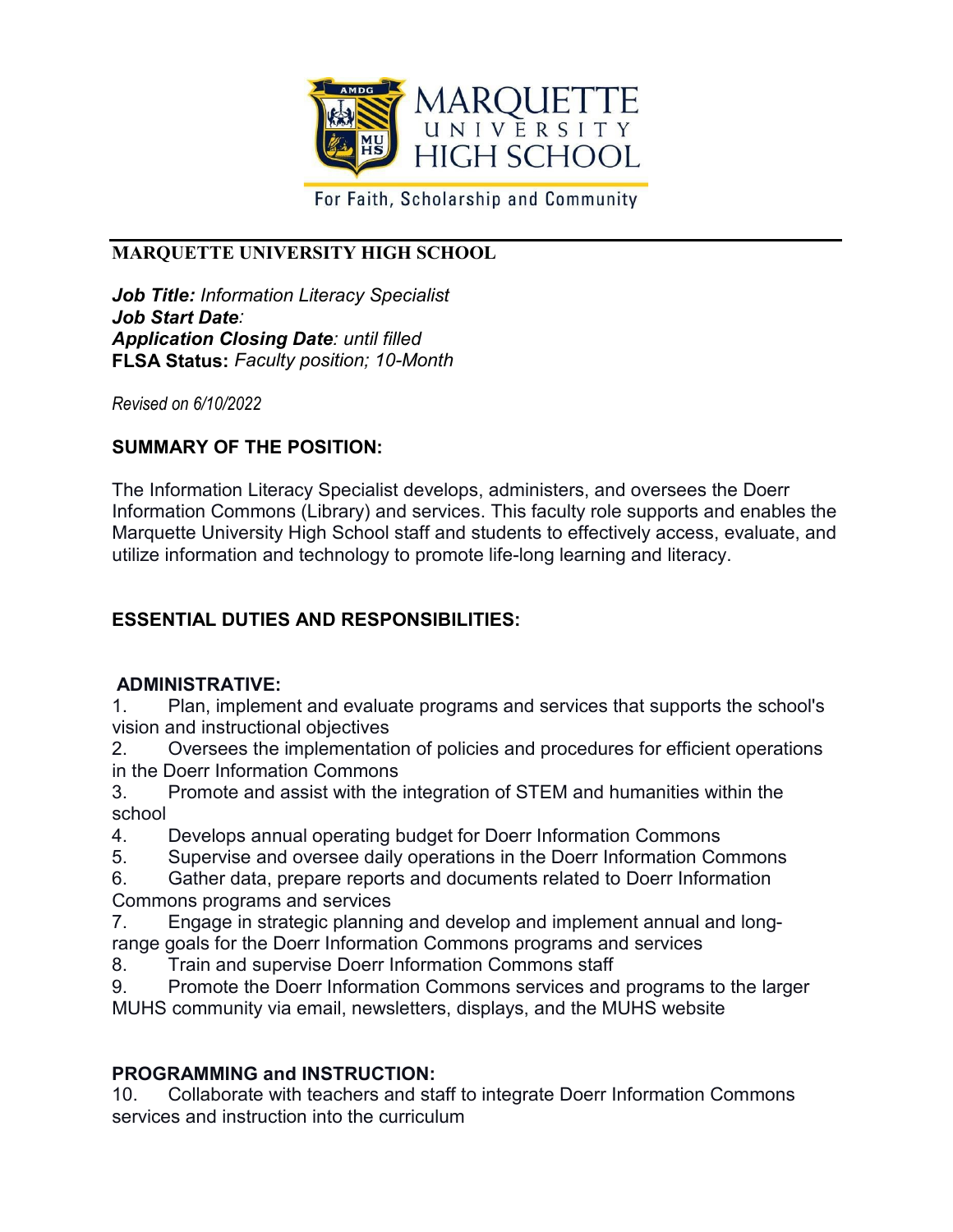11. Provide group and individual instruction in information skills, research strategies, the ethical use of information, and the use of information resources and equipment

12. Teach a course as needed

13. Assist in the development of curriculum related to media and information literacy Share expertise by presenting at faculty meetings and in-service sessions

14. Participate in co-curricular offerings aligned to the goals of the Doerr Information Commons

## **RESOURCE DEVELOPMENT:**

15. Inform faculty, students, and staff about the arrival of new materials and information technologies

16. Assist teachers in finding materials to support content area as well as professional growth

17. Consult with teachers on instructional technologies and resources

18. Acquire and oversee materials and technologies that support learning and instructional goals

## **ORGANIZATION AND MAINTENANCE OF RESOURCES:**

19. Prepare topical and new materials bibliographies that support class assignments and promote an interest in literacy

20. Oversee efficient system of organizing and disbursing Doerr Information Commons materials, resources, and technologies

21. Maintain a Doerr Information Commons webpage and other online tools that provides access to digital resources, databases, and program calendar

## **PROFESSIONAL GROWTH:**

22. Attends workshops, in-services activities, and conferences and takes courses to update professional skills

23. Keep abreast of information treads, emerging technologies, and information delivery systems

24. Participates in professional associations on the local, state, and national level

# **QUALIFICATIONS:**

This position requires a Bachelor's Degree in areas such as information technologies, library science or related field. Candidates with instructional technology experience, teaching experience and/or school library/media experience are preferred.

# **SUPERVISION RECEIVED:**

This position reports to the Principal and Assistant Principal for Academics.